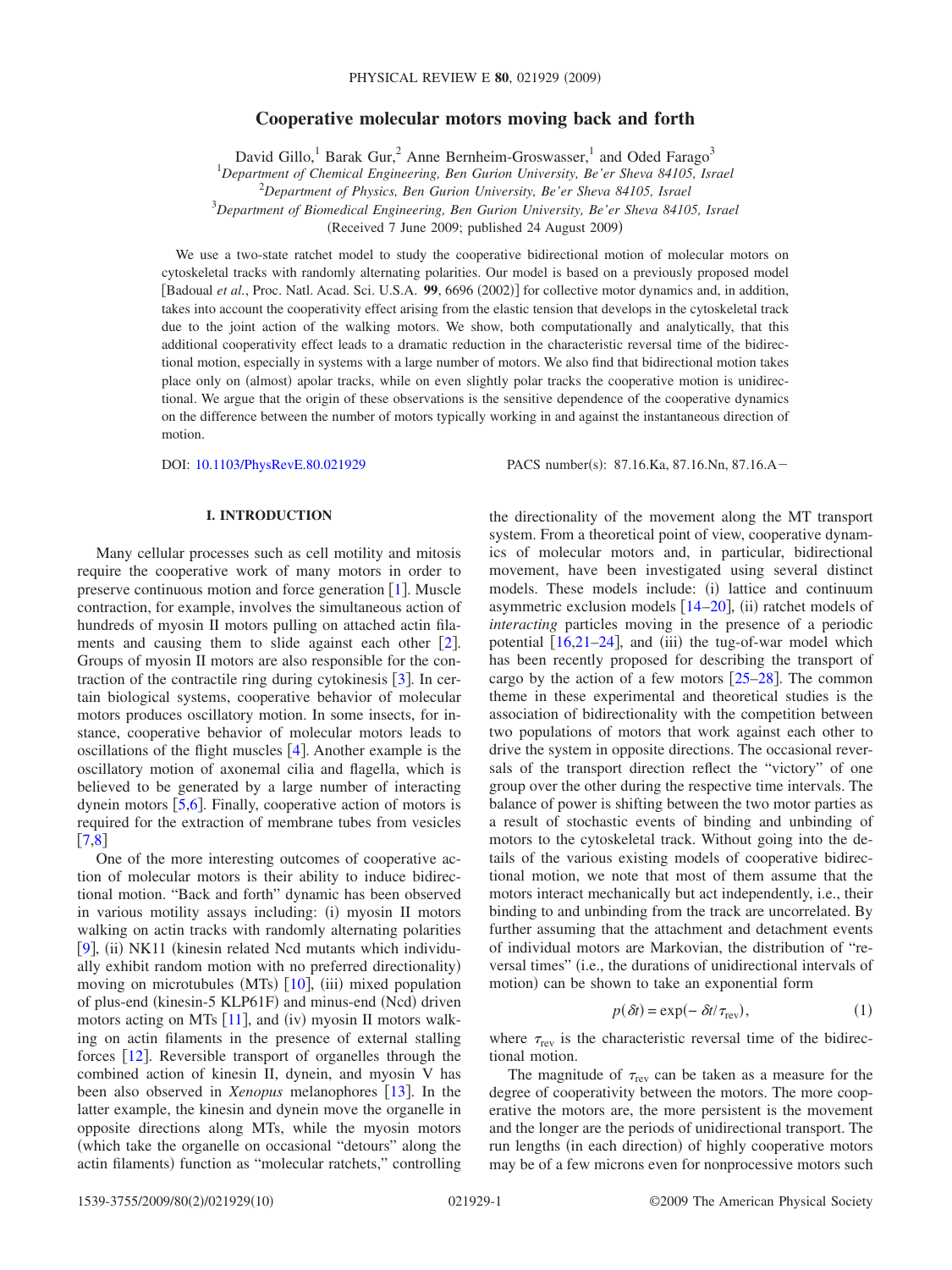<span id="page-1-0"></span>

FIG. 1. *N* point particles (representing the motors) are connected to a rigid rod with equal spacing *q*. The motors interact with the actin track via a periodic symmetric saw-tooth potential with period *l* and height *H*. In each periodic unit, there is a random force of size  $f_{\text{ran}}$ , pointing either to the right or to the left. The motors are subject to these forces only if connected to the track. The detachment rate  $\omega_1$  is localized in the shaded area of length  $2a < l$ , while the attachment rate  $\omega_2$  is located outside of this region. The off rate  $\omega_3$  is permitted only outside the gray-shaded area.

as myosin II  $[9]$  $[9]$  $[9]$ . As noted above, the mechanical coupling between the motors is sufficient for the generation of highly cooperative bidirectional motion, even if the motors attach to/detach from the track in an uncorrelated fashion. This has been demonstrated theoretically by Badoual *et al.* some years ago  $[23]$  $[23]$  $[23]$ . A slightly modified version of this model is illustrated schematically in Fig. [1.](#page-1-0) The model considers the onedimensional motion of a group of *N* point particles (representing the motors) connected (mechanically coupled) to a rigid rod with equal spacing *q*. The cytoskeletal track is represented by a periodic saw-tooth potential,  $U(x)$ , with period *l* and height *H*. The model requires that *q* is larger than and incommensurate with *l*. The motors are identical and walk on a track which is globally apolar and, thus, does not permit net transport to the right or left over large time scales. The temporal direction of motion is determined by the net force generated by all the motors. The local polarity of the track is represented by an additional force of size  $f_{\text{ran}}$  (denoted by a horizontal arrow in each periodic unit in Fig. [1](#page-1-0)) which, within each unit of the periodic potential, points to the right or to the left. The globally apolar nature of the track is ensured by requiring that the sum of these random forces vanishes.

<span id="page-1-1"></span>The instantaneous force between the track and the motors is given by the sum of all the forces acting on the individual motors:

$$
F_{\text{tot}} = \sum_{i=1}^{N} f_i^{\text{motor}} = \sum_{i=1}^{N} \left[ -\frac{\partial U(x_1 + (i-1)q)}{\partial x} + f_{\text{ran}}(x_1 + (i-1)q) \right] \cdot C_i(t),
$$
 (2)

where  $x_i = x_1 + (i-1)q$  is the coordinate of the *i*th motor. The two terms in the square brackets represent the forces due to the symmetric saw-tooth potential and the additional random local forces acting in each periodic unit. The function  $C_i(t)$ takes two possible values, 0 or 1, depending on whether the motor *i* is detached from or attached to the track, respectively, at time *t*. The motors change their binding states (0: detached; 1: attached) independently of each other, according to the following rules: We define an interval of size 2*al*

centered around the potential minima (the gray-shaded area in Fig. [1](#page-1-0)). If located in one of these regions, an attached motor may become detached  $(1\rightarrow 0)$  with a probability per unit time  $\omega_1$ . Conversely, a detached motor may attach to the track  $(0 \rightarrow 1)$  with transition rate  $\omega_2$  only if located outside this region of size 2*a*.

At each instance, the group velocity of the motors is proportional to the total force exerted by the motors  $[Eq. (2)],$  $[Eq. (2)],$  $[Eq. (2)],$ 

$$
v(t) = F_{\text{tot}}(t)/\lambda, \qquad (3)
$$

<span id="page-1-3"></span>where the friction coefficient,  $\lambda$ , depends mainly on motors attached to the track and is, therefore, taken proportional to the number of connected motors,  $N_c \leq N$  at time *t*:  $\lambda = \lambda_0 N_c$ . Because the track is globally apolar, it is clear that the motors exhibit "back and forth" motion with vanishing mean velocity and displacement. The characteristic time of movement in each direction,  $\tau_{\text{rev}}$ , may nevertheless be macroscopically large. The origin of this feature (which reflects the cooperative character of the motors' action) can be explained as follows: the stochastic equations of motion of our model system have two identical (except for sign reversal) steadystate solutions corresponding to right and left motion of the mechanically coupled motors. Each of these solutions is characterized by  $N_c = N \cdot P(P \le 1)$  connected motors. The connected motors are partitioned to  $N_+$  and  $N_- = N_c - N_+$  $\leq N_+$  motors that, respectively, support and object the motion. Let us define the excess number of motors working in the direction of the motion as  $N \cdot \Delta = N_+ - N_-\$ , where  $\Delta$  will be termed the "bias parameter." Notice that  $P$  and  $\Delta$  denote the averages of quantities (which we, respectively, denote by  $P(t)$  and  $\Delta(t)$ ) whose values fluctuate in time due to the stochastic binding and unbinding of motors. To switch the direction of motion,  $\Delta(t)$  must vanish, and the occurrence probability of this event,  $\Pi(\Delta(t)=0) \sim (\tau_{\text{rev}})^{-1}$ . In Sec. [III](#page-4-0) we derive an approximate expression for  $\Pi(\Delta(t)=0)$  and show that the mean reversal time of the bidirectional motion increases exponentially with the size of the system,

$$
\tau_{\rm rev} \sim [1 - P + \sqrt{P^2 - \Delta^2}]^{-N}.
$$
 (4)

<span id="page-1-2"></span>Thus, for sufficiently large *N*, the characteristic reversal time of the bidirectional motion becomes macroscopically large. In the "thermodynamic limit"  $(N \rightarrow \infty)$ ,  $\tau_{rev}$  diverges and the motion persists in the direction chosen at random at the initial time.

The validity of Eq. ([4](#page-1-2)) was recently tested using a motility assay in which myosin II motors drive the motion of globally apolar actin bundles  $[9]$  $[9]$  $[9]$ . In contrast to the predicted exponential dependence of  $\tau_{\text{rev}}$  on the number of working motors, the experimentally measured reversal times showed no dependence on *N*. The apparent disagreement between the theoretical model and the experimental results can be reconciled by noting that Eq. ([4](#page-1-2)) describes exponential growth of  $\tau_{\text{rev}}$ with *N* only when *P* and  $\Delta$  are themselves independent of *N*. This is indeed the case in the original model presented by Badoual *et al.* [[23](#page-8-19)], where both the on  $(\omega_2)$  and off  $(\omega_1)$  rates do not depend on  $N$ . In Ref.  $[9]$  $[9]$  $[9]$  we introduced a slightly modified version of Badoual's model, which to a large extent explains the experimentally observed independence of  $\tau_{\text{rev}}$  on *N*. We argued that the origin of this behavior can be attrib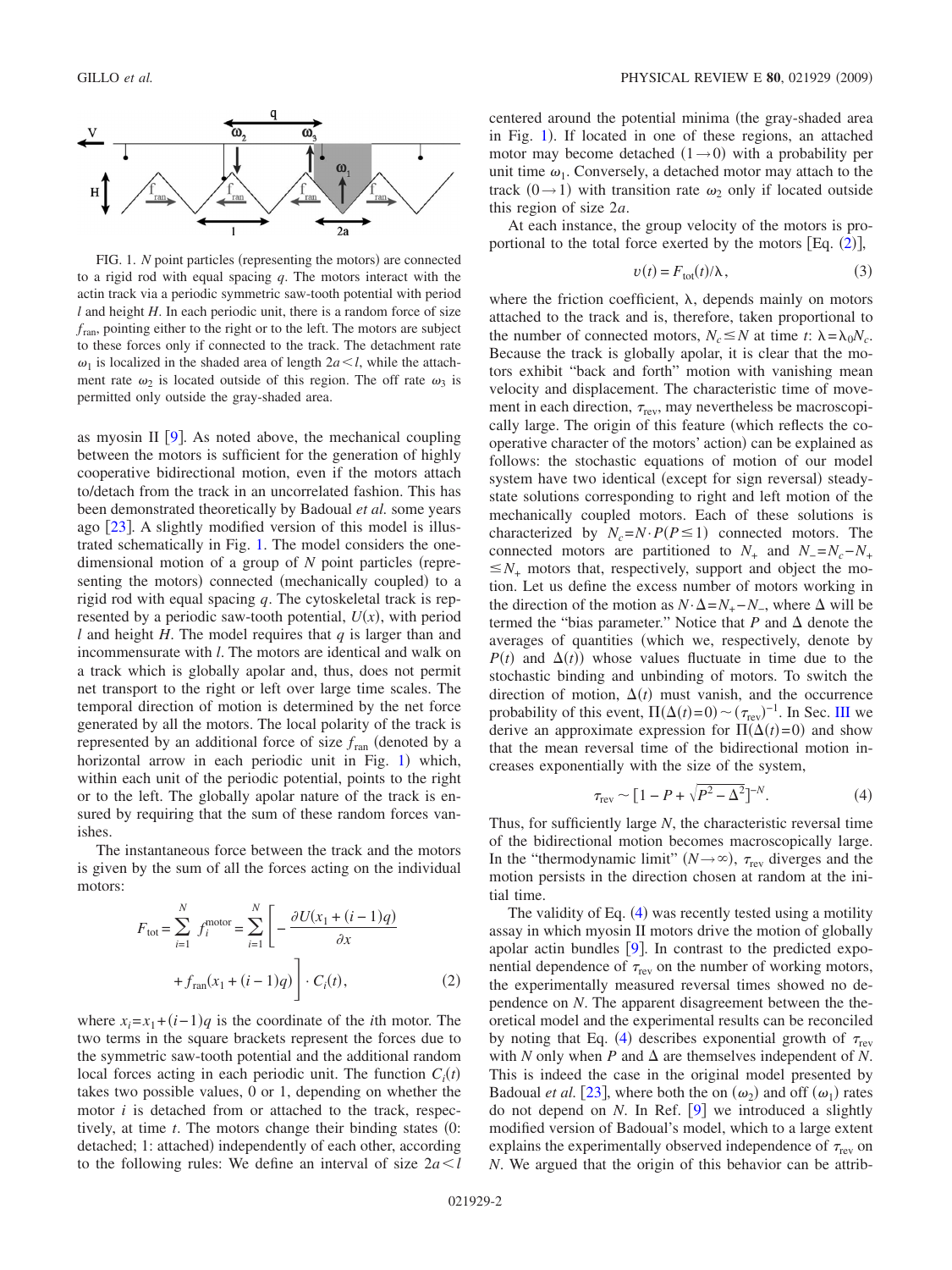uted to the tension developed in the actin track due to the action of the attached myosin II motors. An increase in the number of attached motors leads to an increase in the mechanical load which, in turn, leads to an increase in the detachment rate of the motors, as already suggested in models of muscle contraction  $[29-32]$  $[29-32]$  $[29-32]$ . But unlike most previous studies where the myosin conformational energy was calculated, in ref.  $[9]$  $[9]$  $[9]$  we considered the elastic energy stored in the actin track. Within a mean-field approximation, this energy scales as  $E \sim \langle F_{\text{tot}}^2 \rangle / k_{\text{sp}}$ , where  $k_{\text{sp}}$  is the effective spring constant of the track and  $F_{\text{tot}}$  is the total force exerted by the motors [see Eq.  $(3)$  $(3)$  $(3)$ ]. The total force is the sum of  $N_c$  random forces working in opposite directions. Therefore, the mean force  $\langle F_{\text{tot}} \rangle = 0$ , while  $\langle F_{\text{tot}}^2 \rangle$  scales linearly with  $N_c$ . The spring constant is inversely proportional to the length of the track, i.e., to the size of the system and to the total number of motors *N*. We thus conclude that the mean elastic energy of the actin scales like  $E/k_BT \sim NN_C$ , which means that the detachment of a motor  $(N_c \rightarrow N_c - 1)$  leads, on average, to an energy gain  $dE/k_BT = -\alpha N$  ( $\alpha$  is some dimensionless number). This effect can be incorporated within the model by introducing an additional off rate,  $\omega_3 = \omega_3^0 \exp(\alpha N)$ , outside the gray-shaded area in Fig.  $1$  (i.e., around the potential maxima). Thus, in the modified model, the on and off rates within each unit cell  $\left(-\frac{l}{2} \leq x \leq +\frac{l}{2}\right)$  of the periodic potential are given by

<span id="page-2-3"></span><span id="page-2-2"></span>and

$$
\omega_{\text{on}}(x) = \begin{cases} 0 & |x| \le a \\ \omega_2 & a < |x| \le l/2 \end{cases} \tag{5}
$$

$$
\omega_{\text{off}}(x) = \begin{cases} \omega_1 & |x| \le a \\ \omega_3^0 \exp(\alpha N) & a < |x| \le l/2 \end{cases}
$$
 (6)

The dependence of  $\omega_{\text{off}}(x)$  on *N* is another, indirect, manifestation of cooperativity between the motors which is mediated through the forces that the motors jointly exert on the actin track. Notice, however, that the cooperative action of the motors does not lead (within the modified model) to correlations between attachment and detachment events of different motors. Moreover, the attachment/detachment rates do not depend on the number of connected motors and, thus, are fixed over time. In Ref.  $[9]$  $[9]$  $[9]$  we compared the predictions of the original and modified models for model parameters corresponding to the myosin II-actin motility assay. In the former, the reversal times grew exponentially with *N* from  $\tau_{\text{rev}}$  ~ 1 sec for *N* ~ 1000, to  $\tau_{\text{rev}}$  ~ 10<sup>3</sup> s for *N* ~ 3000. The modified model showed a much better agreement with the experimental results  $[9]$  $[9]$  $[9]$ . Specifically, the reversal time did not grow exponentially with *N* but rather showed a weak maximum around  $N \sim 2000$ , where  $\tau_{\text{rev}} \sim 10 \text{ s.}$ 

In this paper we present a more detailed account of the theoretical model. Several aspects of the model not studied in Ref.  $[9]$  $[9]$  $[9]$  will be discussed in Sec. [II,](#page-2-0) including the dynamics on non-random and slightly polar tracks. The steady-state solutions of the bidirectional motion are derived analytically in Sec. [III.](#page-4-0) We use these solutions to estimate the reversal

<span id="page-2-1"></span>TABLE I. Values of the model parameters as used in our simulations.

| Parameter                                               | Value                   |
|---------------------------------------------------------|-------------------------|
| l: period length of the potential                       | $5 \text{ nm}$          |
| q: spacing between adjacent motors                      | $(5\pi/12)$ l ~ 6.54 nm |
| 2 <i>a</i> : size of the gray-shaded area [see Fig. 7A] | $3.8 \text{ nm}$        |
| $2H/l$ : force due to the periodic potential            | $5$ pN                  |
| $f_{\text{ran}}$ : random force in each unit cell       | 1 pN                    |
| $(\omega_1)^{-1}$ [see Eq. (6)]                         | $0.5$ ms                |
| $(\omega_2)^{-1}$ [see Eq. (5)]                         | $33 \text{ ms}$         |
| $(\omega_3^0)^{-1}$ [see Eq. (6)]                       | 7500 ms                 |
| $\alpha$ [see Eq. (6)]                                  | 0.002                   |
| $\lambda_0$ : friction coefficient per connected motor  | $85 \times 10^3$ kg/s   |

times and compare our analytical predictions with the computational results. We summarize and discuss the results in Sec. [IV.](#page-7-0)

#### **II. COMPUTATIONAL RESULTS**

<span id="page-2-0"></span>The model has been presented in details in Ref. [[9](#page-8-8)], as well as above in Sec. [I.](#page-0-0) The model parameters used in this paper are summarized in Table [I.](#page-2-1) The choice of these values which represent various chemical and physical parameters of the myosin II-actin system is explained in detail in Ref.  $[9]$  $[9]$  $[9]$ . The model features two parameters which do not appear in the original model [[23](#page-8-19)]. The off rate  $\omega_3^0$  represents the probability of a motor to detach from the track without completing a unit step, and its value was estimated in Ref.  $[9]$  $[9]$  $[9]$  by noting that in the absence of an elastic load, the probability of such an event is 1–2 orders of magnitude smaller than the complementary probability that the attached motor will execute the step. The constant  $\alpha$  depends on the effective elastic spring constant of the basic actin unit (monomer) as well as on the magnitude of the forces that the motors typically apply on the track (see Eq. 5 in Ref.  $[9]$  $[9]$  $[9]$ ). The best fit to the experimental data is achieved with  $\alpha = 0.0018$  [[9](#page-8-8)], which gives a weak nonmonotonic dependence of  $\tau_{\text{rev}}$  on *N*. Here we set  $\alpha = 0.002$ , which gives somewhat poorer agreement with the experimental results but which highlights the differences between Badoual's model  $\lceil 23 \rceil$  $\lceil 23 \rceil$  $\lceil 23 \rceil$  and our model that takes the elasticity of the actin track into account. As noted above, the consideration of the elastic properties of the actin and the cooperative nature of the action of the working motors considerably improves the results of the original model by replacing the very strong exponential dependence of  $\tau_{\text{rev}}$ on *N* with a much weaker nonmonotonic dependence.

To simulate conditions corresponding to dynamics on apolar tracks, we randomly chose the direction of random force (the force representing the local polarity of the track, see horizontal arrows in Fig.  $1$ ) in each unit cell but discarded the tracks at which the sum of random forces did not exactly vanish. We computationally measured characteristic reversal time,  $\tau_{\text{rev}}$ , as a function of *N* in the range of 400  $\leq N \leq 2400$ . For each value of *N*, we generated 40 different

 $(5)$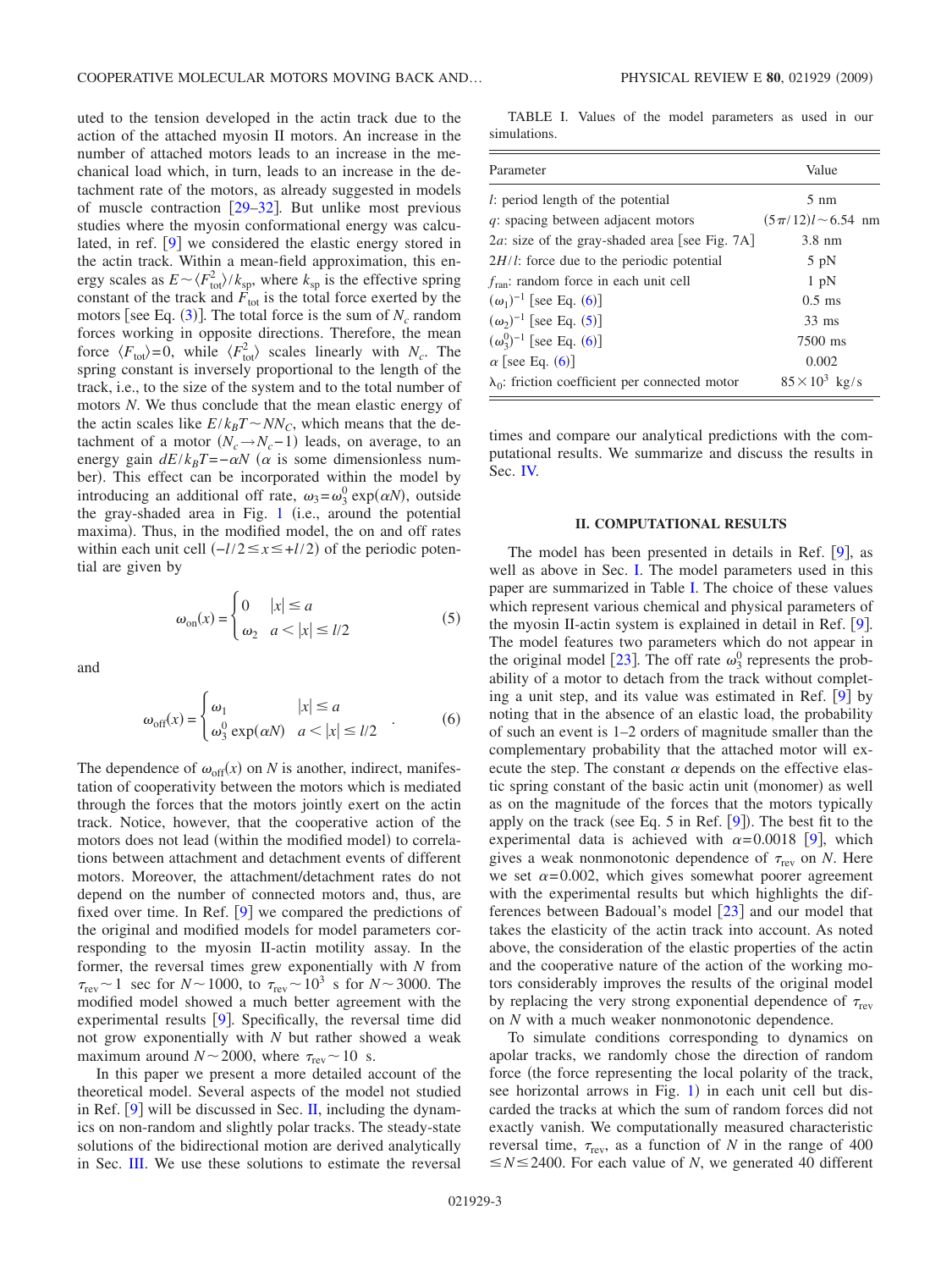<span id="page-3-0"></span>

FIG. 2. (a) The probability distribution function (PDF) of reversal times corresponding to one track realization. The distribution is fitted by a single exponential decay function [see Eq. ([1](#page-0-1))]. (b) The mean reversal time  $\langle \tau_{\rm rev} \rangle$  as a function of the number of motors *N*. For each value of *N*, the calculation of  $\langle \tau_{\rm rev} \rangle$  is based on simulations of 40 different track realizations, where the error bars represent the standard deviation of  $\tau_{\text{rev}}$  between realizations. The solid and open circles denote the results corresponding to  $\alpha = 0.002$  (our model) and  $\alpha = 0$  (original model presented in Ref. [[23](#page-8-19)]), respectively. In the latter case  $\langle \tau_{\rm rev} \rangle$  increases exponentially with *N* (as indicated by the solid straight line), while in the former case  $\langle \tau_{\rm rev} \rangle$  exhibits a nonmonotonic behavior (as indicated by the dashed line which serves as a guide to the eyes) and reaches considerably lower values. The triangles denote the results for periodic tracks whose reversal times are always larger than those measured on random tracks.

realizations of random tracks (each of which consisting of  $M \approx (q/l)N$  units with periodic boundary conditions) and simulated the associated dynamics for a total period of  $2 \cdot 10^5$  seconds. During this period of time we followed the changes in the direction of motion and calculated the probability distribution function (PDF) of the reversal times. The characteristic reversal time corresponding to each random track was extracted by fitting the PDF to an exponential form [see Eq.  $(1)$  $(1)$  $(1)$ ], as demonstrated in Fig.  $2(a)$  $2(a)$ . Figure  $2(b)$  summarizes our results, where here for each *N* the reversal time plotted (denoted by  $\langle \tau_{\rm rev} \rangle$ ) is the average of  $\tau_{\rm rev}$  calculated for the different track realizations. The error bars represent the standard deviation of  $\tau_{\text{rev}}$  between realizations. The data points depicted in solid circles correspond to  $\alpha = 0.002$ , while the open circles correspond to  $\alpha = 0$ , i.e., to the model originally presented in ref.  $[23]$  $[23]$  $[23]$  where the on and off rates defined in Eqs.  $(5)$  $(5)$  $(5)$  and  $(6)$  $(6)$  $(6)$  are independent of *N*. As predicted by Eq. ([4](#page-1-2)) and indicated by the straight line in Fig. [2](#page-3-0)(b), for  $\alpha = 0$  the mean reversal time  $\langle \tau_{\rm rev} \rangle$  exhibits a very strong exponential dependence on *N*. Because of this very rapid increase of  $\langle \tau_{\text{rev}} \rangle$  with *N*, the reversal times (in the  $\alpha = 0$  case) could not be accurately measured for  $N > 1800$ . Based on the exponential fit [solid line in Fig.  $2(B)$  $2(B)$  $2(B)$ ], we estimate that for *N*  $= 2400$  the mean reversal time will be of the order of a few hours. In contrast, the calculated  $\langle \tau_{\rm rev} \rangle$  corresponding to  $\alpha$ = 0.002 show a nonmonotonic dependence on *N*. The computed  $\langle \tau_{\rm rev} \rangle$  are much smaller in this case, and fall below 1 min for all values of  $N$ . In Ref.  $[9]$  $[9]$  $[9]$ , we used slightly different values of the model parameters than those given in Table [I.](#page-2-1) For the model parameters in Ref. [[9](#page-8-8)], the variation of  $\langle \tau_{rev} \rangle$ with  $N$  was even weaker than in Fig.  $2(b)$  $2(b)$  and the largest computed  $\langle \tau_{\text{rev}} \rangle \le 12$  sec. These computational results were

in a very good quantitative agreement with the experimental results of the *in vivo* actin-myosin motility assay.

Our simulations reveal surprisingly large variations in the  $\tau_{\text{rev}}$  values between random tracks of similar size [see error bars in Fig.  $2(b)$  $2(b)$ ]. The origin of these variations lies in the fact that the spacing between motors is larger than the periodicity of the ratchet potential  $(q > l)$  and, thus, only *N* out of  $M \approx (q/l)N$  unit cells are "occupied" with motors (which may be either connected or disconnected) at each instance. Thus, although the track is perfectly apolar and contains an equal number of cells with random forces pointing in both directions, the subset of occupied cells may have net polarity which constantly changes with time as the motors move collectively along the track. The direction of the net polarity of the occupied cells is also the instantaneous preferred direction of motion. Therefore, the temporal variations in the net polarity must be correlated with the changes in the directionality of the motion. We thus expect tracks on which the net polarity changes more frequently to have smaller  $\tau_{\text{rev}}$ . The effect of net polarity fluctuations does not occur when the motion takes place on periodic apolar tracks, because in this case the equally spaced motors occupy equal number of cells with left- and right-pointing random forces. Therefore, the reversal times on periodic apolar tracks are expected to be (i) independent of the periodicity of the track and (ii) larger than the reversal time on random apolar tracks. These predictions are fully corroborated by the results from simulations with two very distinct periodic tracks: one with period 2 (i.e., where the local random force changes its sign every unit cell) and one with period  $M$  (i.e., when the track is divided into two equal domains of opposite polarities). The results from these two sets of simulations are denoted by triangles in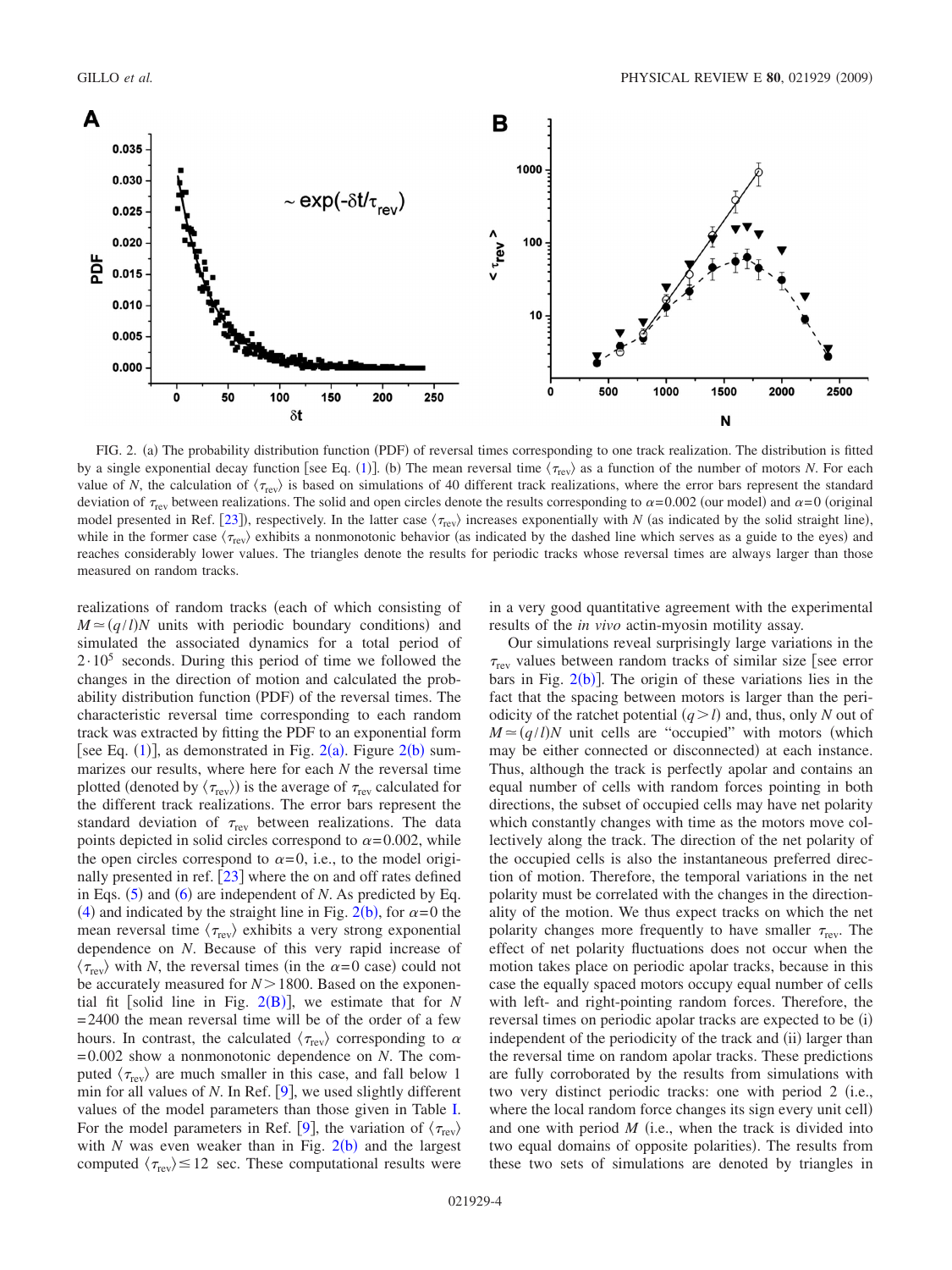Fig.  $2(b)$  $2(b)$ . The reversal times of both periodic tracks are nearly indistinguishable from each other (the differences between them are smaller than the size of the symbols) and are larger than the reversal times measured for all the random tracks of similar size.

What happens when the simulated track is not perfectly apolar and the number unit cells in which the random force is pointing in one direction is slightly larger than in the opposite direction? Obviously, the nature of motion is expected to gradually change from bidirectional to unidirectional. In order to investigate this transition between two types of dynamics, we simulated the dynamics of motors on tracks in which the fraction of random forces pointing in one direction,  $p_l$ , is slightly larger than 0.5. In the simulations, we fixed the number of motors to *N*= 1000 and varied the difference  $D=p_l-(1-p_l)=2p_l-1$  between the fractions of random forces pointing in the favored and disfavored directions. For each track, the simulation data was analyzed in a manner similar to that described above for apolar tracks, i.e., by fitting the PDF of time intervals of unidirectional motion to an exponential function. There is one notable difference, however, between the analysis of the results for apolar and for slightly polar tracks. In the latter case, two PDFs, one corresponding for each direction of motion, must be generated with different characteristic reversal times. The motion in the preferred direction is characterized by the larger reversal time,  $\tau_{\text{rev}-l}$ , which increases with *D*. Conversely, the smaller reversal time,  $\tau_{rev-s}$ , corresponding to the motion in the opposite unpreferred direction decreases with *D*. These observations are summarized in Figs. [3](#page-5-0) and [4.](#page-6-0) In Fig. [3,](#page-5-0) the PDFs corresponding to tracks with *D* values varying from 0 to 0.05 are shown. In the apolar case  $D=0$ , the two PDFs coincide with each others, and the velocity histogram (see inset) is

bimodal. As *D* increases, the two PDFs become increasingly different—the one corresponding to the preferred direction of motion becomes flatter (due to the increase in  $\tau_{\text{rev}-l}$ ), while the other one gets more peaked at the origin (as a result of the decrease in  $\tau_{rev-s}$ ). The fact that the motors spend larger time intervals moving in one direction is also reflected in the corresponding velocity histograms which become less and less symmetric. The results presented in Fig. [3](#page-5-0) are obtained from simulations of six different track realizations, one for each different value of *D*. The mean reversal times,  $\langle \tau_{\text{rev}-l} \rangle$  and  $\langle \tau_{\text{rev}-s} \rangle$ , obtained by averaging the reversal times computed for eight track realizations for each value of *D*, are shown in Fig. [4.](#page-6-0) For  $D=0.05$ ,  $\langle \tau_{rev-I} \rangle \sim 10 \langle \tau_{rev-s} \rangle$ . For even larger values of *D*, the dynamics are essentially unidirectional, as intervals of motion in the unpreferred direction become very rare and short. We, thus, conclude that bidirectional motion can be observed only on apolar or slightly polar tracks. This conclusion is directly related to the cooperativity of the motors which causes persistent motion that cannot be easily reversed.

#### **III. ANALYTICAL TREATMENT**

<span id="page-4-0"></span>In the following section we use mean-field master equations to analyze the bidirectional motion exhibited by our computational model. The mean-field approach corresponds to the limit  $N \geq 1$  where one can introduce the probability densities  $p_{\text{att}}(x)$  and  $p_{\text{det}}(x)$  of finding a motor in the attached or detached state, respectively, at position −*l*/2*xl*/2 within the unit cell of the periodic potential. These probability densities are the steady-state solutions of the following set of coupled master equations which govern the transitions between the two connectivity states:

$$
\begin{cases}\n\partial_t p_{\text{att}}(x,t) + v \partial_x p_{\text{att}}(x,t) = -\omega_{\text{off}}(x) p_{\text{att}}(x,t) + \omega_{\text{on}}(x) p_{\text{det}}(x,t) \\
\partial_t p_{\text{det}}(x,t) + v \partial_x p_{\text{det}}(x,t) = -\omega_{\text{on}}(x) p_{\text{det}}(x,t) + \omega_{\text{off}}(x) p_{\text{att}}(x,t)\n\end{cases} (7)
$$

<span id="page-4-1"></span>In Eq. ([7](#page-4-1)),  $\omega_{on}(x)$  and  $\omega_{off}(x)$  denote the space-dependent on and off rates, and *v* is the group velocity of the motors. Because the spacing between the motors is incommensurate with the periodicity of the potential, the total spatial distribution is uniform in *x* for  $N \ge 1$ ,

$$
p_{\text{att}}(x,t) + p_{\text{det}}(x,t) = \frac{1}{l}.
$$
\n(8)

<span id="page-4-3"></span><span id="page-4-2"></span>Using Eq.  $(8)$  $(8)$  $(8)$ , together with Eqs.  $(5)$  $(5)$  $(5)$  and  $(6)$  $(6)$  $(6)$  to define the on and off rates in Eq.  $(7)$  $(7)$  $(7)$ , the following steady-state equation  $(\partial_t p = 0)$  can be derived for  $p_{\text{att}}(x)$ :

$$
lv\frac{dp_{\text{att}}(x)}{dx} = \begin{cases} -\log_{1} p_{\text{att}}(x) & \text{for } |x| \le a\\ \omega_{2} - l(\omega_{2} + \omega_{3}^{0} \exp(\alpha N))p_{\text{att}}(x) & \text{for } a < |x| \le l/2 \end{cases}
$$
(9)

Equation ([9](#page-4-3)) should be solved subject to the boundary condition that  $p_{\text{att}}(-l/2) = p_{\text{att}}(l/2)$  and the requirement that  $p_{\text{att}}(x)$  is continuous anywhere in the interval  $-l/2 \leq x \leq l/2$ , including at  $x = \pm a$ . Several solutions are plotted in Fig. [5](#page-6-1) for  $2a = 0.76l$  (see Table [I](#page-2-1)),  $\omega_3^0 = 0$ , and  $(\omega_1, \omega_2) = (v/l, v/l)$ 

 $(t\text{hin} \quad \text{solid} \quad \text{line}), \quad (5v/l, 5v/l)$ (dashed line), and  $(30v/l, 30v/l)$  (thick solid line). The solutions correspond to the case when the motors move to the right  $(v>0)$  and, therefore, it is easy to understand why  $p_{\text{att}}$  reaches its maximum at  $x = -a$  [just before the motors enter, from the left,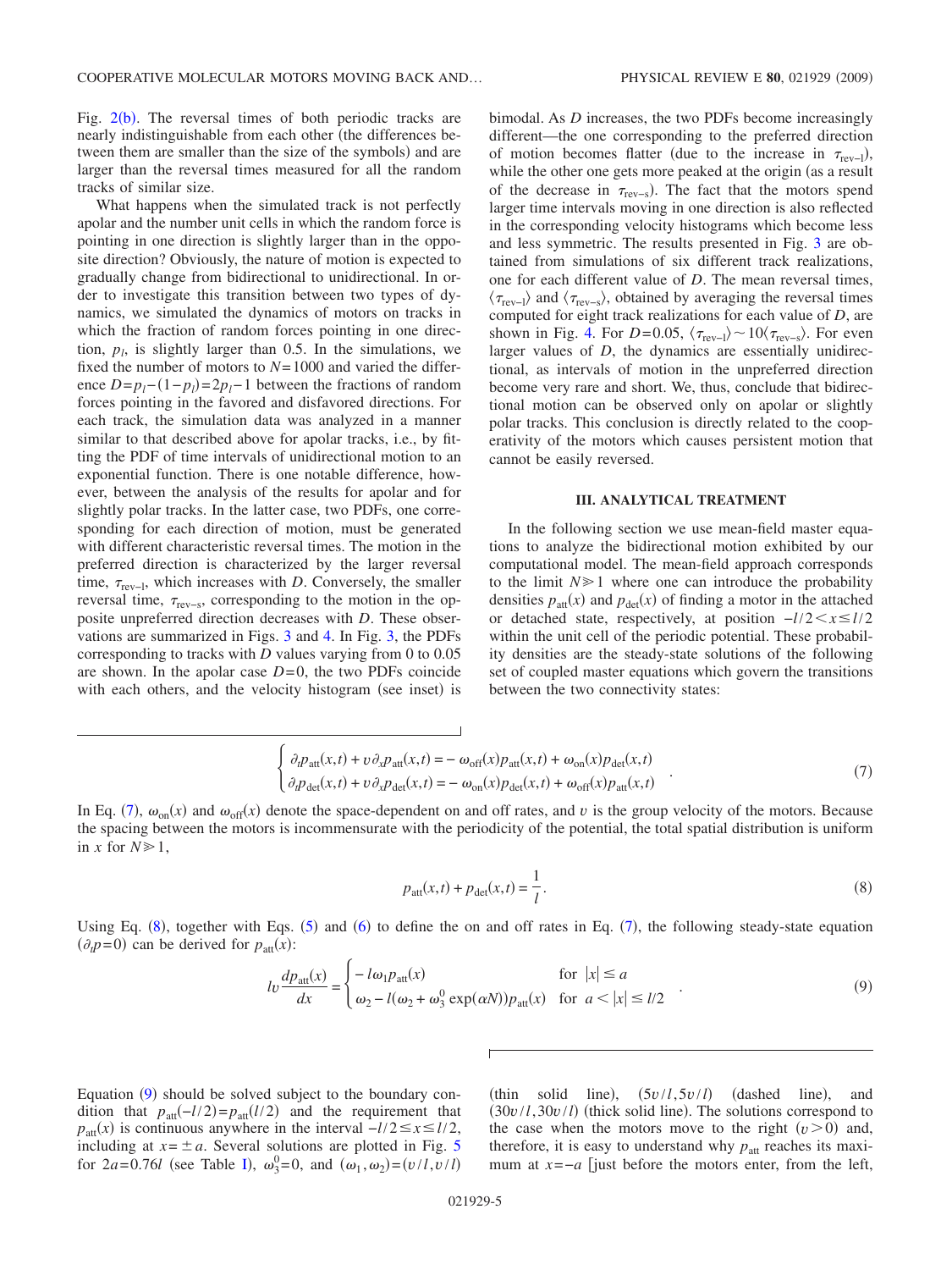<span id="page-5-0"></span>

FIG. 3. The PDFs of reversal times corresponding to *N*= 1000 motors moving on slightly polar tracks. The variable *D* denotes the difference between the fraction of random forces pointing in the favored and disfavored directions. The motion in the favored and disfavored directions is analyzed by different PDFs, each of which can be fitted by a single exponential form but with distinct reversal times (except for  $D=0$  where the two PDFs coincide with each other). The insets show the velocity histogram corresponding to each value of *D*. As *D* increases, the histograms become less and less symmetric.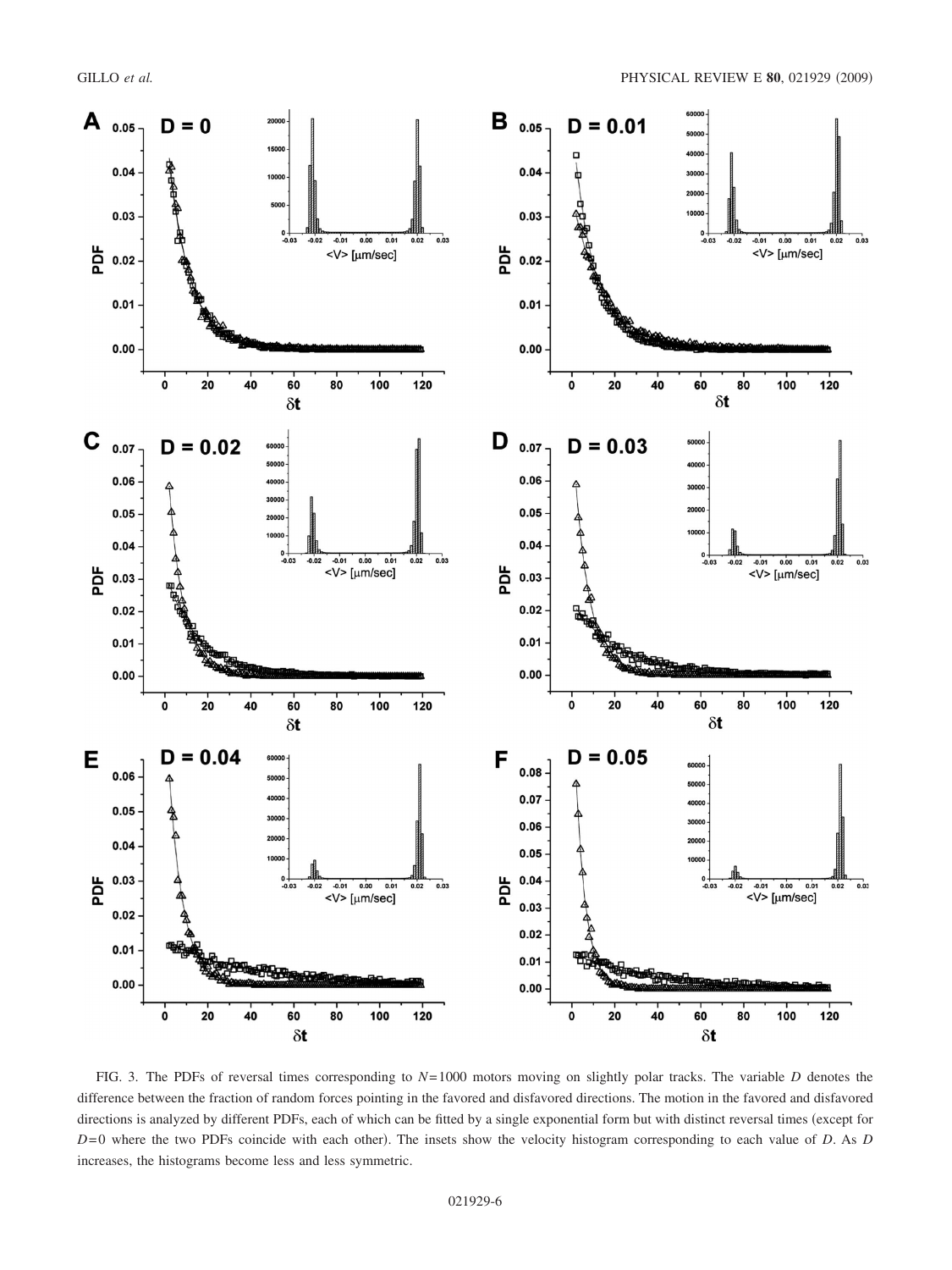<span id="page-6-0"></span>

FIG. 4. The mean reversal times (computed based on simulations of eight track realizations with  $N=1000$  motors) as a function of *D*, the difference between the fraction of random forces along the track which point in the favored and disfavored directions. The motion in the favored and disfavored directions is characterized by the larger  $(\tau_{rev-1})$  and smaller  $(\tau_{rev-s})$  reversal times, respectively.

into the central gray-shaded detachment interval −*ax*  $\leq a$ ] and its minimum at  $x = a$  [just before leaving the central detachment interval through the right side. We also notice that when the off rate  $\omega_1 \ge v/l$ ,  $p_{\text{att}}$  drops very rapidly (exponentially) to near zero in the detachment interval. When the attachment rates  $\omega_2 \gg v/l$ ,  $p_{\text{att}}$  increases exponentially fast for  $x > a$  and rapidly reaches the maximum possible value  $p_{\text{att}} = 1/l$ . The second steady-state solution corresponding to the case when the motors move to the left  $(v<sub>i</sub>)$  $(0, 0)$  is simply a mirror reflection of the first solution with respect to  $x=0$ .

The mean fraction of connected motors, *P*, can be obtained by integrating the function  $p_{\text{att}}(x)$  over the interval −*l*/2*xl*/2,

<span id="page-6-1"></span>

FIG. 5. The steady-state probability density,  $p_{\text{att}}$ , as a function of *x*, the position within a unit cell of the periodic potential. The functions plotted in the figure correspond to  $2a=0.76l$ ,  $\omega_3^0=0$ , and  $(\omega_1, \omega_2) = (v/l, v/l)$  (thin solid line),  $(\omega_1, \omega_2) = (5v/l, 5v/l)$  (dashed line), and  $(\omega_1, \omega_2) = (30v/l, 30v/l)$  (thick solid line).

$$
P = \int_{-l/2}^{l/2} p_{\text{att}}(x) dx.
$$
 (10)

<span id="page-6-4"></span>The population of connected motors can be divided into two groups: The connected motors which are located left to the minimum of the periodic potential  $(-1/2 < x < 0)$  experience forces pushing them to the right, i.e., forces directed in their direction of motion. Conversely, attached motors which are located right to the minimum experience forces directed opposite to their direction of motion. Thus, the bias parameter  $\Delta$ , previously defined as the excess mean fraction of motors supporting the motion, can be related to  $p_{\text{att}}$  by

$$
\Delta = \int_{-l/2}^{0} p_{\text{att}}(x) dx - \int_{0}^{l/2} p_{\text{att}}(x) dx.
$$
 (11)

<span id="page-6-5"></span>In order to derive an expression for the reversal time of the dynamics, we now consider the fluctuations of the instantaneous bias parameter,  $\Delta(t)$ , around the mean value  $\Delta$ . The motors may switch their direction of motion when  $\Delta(t) = 0$ , i.e., when the motion momentarily stops. The occurrence probability of such an event can be related to the mean reversal by

$$
\tau_{\text{rev}} \sim [\Pi(\Delta(t) = 0)]^{-1}.
$$
 (12)

To estimate  $\Pi(\Delta(t)=0)$  we proceed by noting that the probability of finding a motor attached left to the minimum of the potential, i.e., a motor experiencing a force directed in the direction of motion, is  $P^+ = (P + \Delta)/2$ . The probability that a motor is experiencing a force directed opposite to the direction of motion is  $P^{-} = (P - \Delta)/2$ . The probability of having  $N_{+}$ and  $N_$ <sup> $\leq N_+$ </sup> motors which, respectively, support and object to the motion can thus be approximated by the trinomial distribution function

<span id="page-6-2"></span>
$$
\pi(N_{+}, N_{-}) = \frac{N!}{N_{+}! N_{-}! (N - N_{+} - N_{-})!} \times \left(\frac{P + \Delta}{2}\right)^{N_{+}} \left(\frac{P - \Delta}{2}\right)^{N_{-}} (1 - P)^{(N - N_{+} - N_{-})}.
$$
\n(13)

The instantaneous bias is given by  $\Delta(t) = (N_+ - N_-)/N$ , and the probability that  $\Delta(t) = 0$  can be expressed as sum over the relevant terms in Eq. ([13](#page-6-2)) for which  $N = N_+$ ,

<span id="page-6-3"></span>
$$
\Pi(\Delta(t) = 0) = \sum_{i=0}^{N/2} \pi(i, i) = \sum_{i=0}^{N/2} \frac{N!}{(i!)^2 (N - 2i)!}
$$

$$
\times \left(\frac{P^2 - \Delta^2}{4}\right)^i (1 - P)^{(N - 2i)}.
$$
(14)

Replacing the sum in Eq.  $(14)$  $(14)$  $(14)$  by an integral, using Sterling's approximation for factorials, expanding the logarithm of the integrand in a Taylor series (up so second order) around the maximum, which is at  $i_{\text{max}} = (N/2)\sqrt{P^2 - \Delta^2}/(1)$  $-P+\sqrt{P^2-\Delta^2}$  and then exponentiating the expansion, and finally extending the limits of integration to  $\pm \infty$  (which has a negligible effect on the result for  $N \ge 1$ ) lead to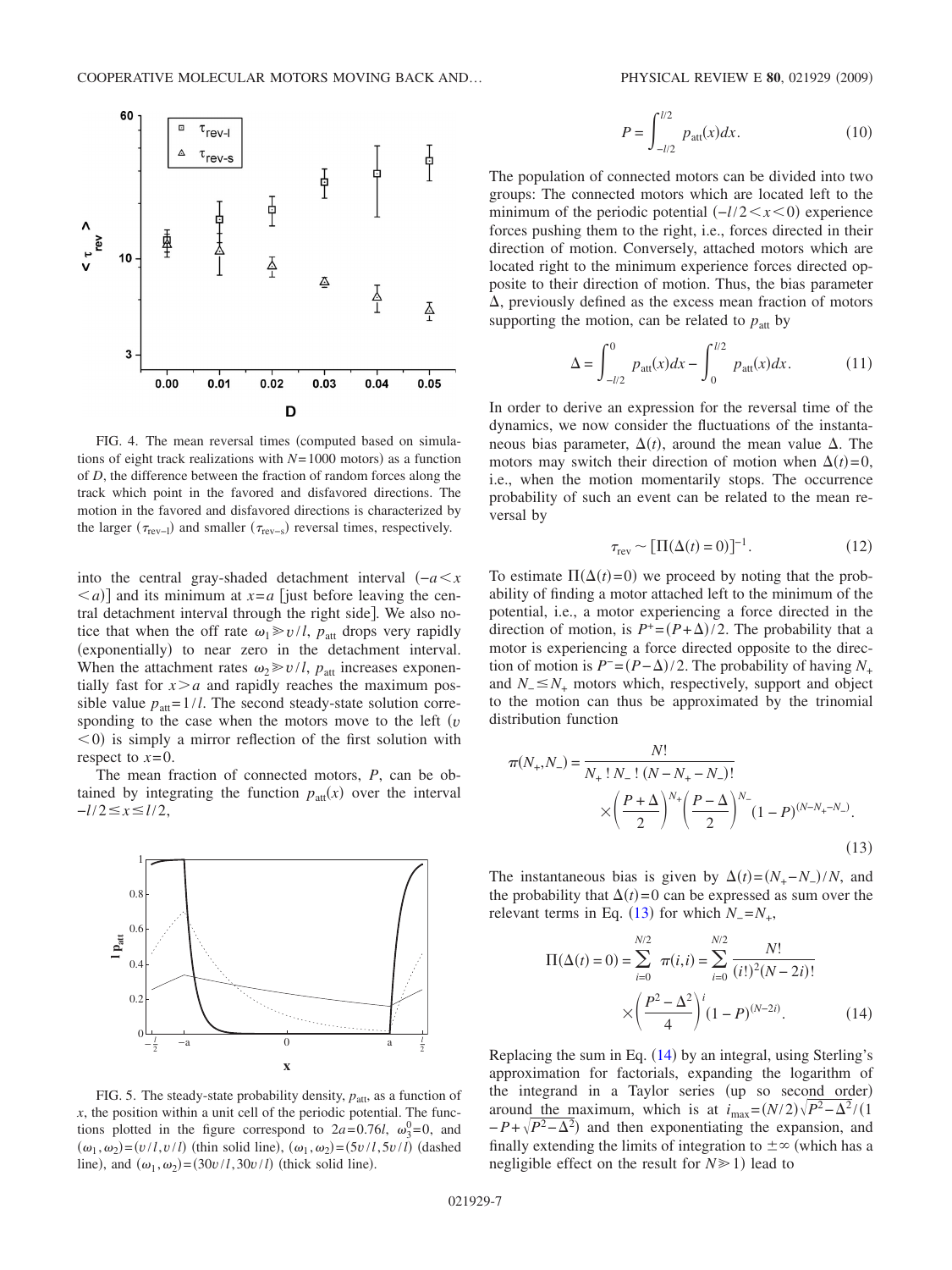$$
\Pi(\Delta(t) = 0) = \left[1 - P + \sqrt{P^2 - \Delta^2}\right]^N \int_{-\infty}^{+\infty} dy
$$

$$
\times \exp\left[-\frac{2}{C(1 - C)N}(y - i_{\text{max}})^2\right], \quad (15)
$$

<span id="page-7-1"></span>where  $C = \sqrt{P^2 - \Delta^2}/(1 - P + \sqrt{P^2 - \Delta^2})$ . This yields

$$
\tau_{rev} = \frac{2\tau_0}{\Pi(\Delta(t) = 0)} = 2\tau_0 \sqrt{\frac{2}{\pi C (1 - C)N}}
$$

$$
\times [1 - P + \sqrt{P^2 - \Delta^2}]^{-N}, \qquad (16)
$$

where  $\tau_0$  is some microscopic time scale. (The factor of 2 in the numerator in Eq.  $(16)$  $(16)$  $(16)$  is due to the fact that once the motors stop, they have equal probability to move in both directions.) As noted before (see Sec. [I](#page-0-0)), Eq.  $(16)$  $(16)$  $(16)$  predicts an almost exponential dependence of  $\tau_{\text{rev}}$  on *N* only for constant values of *P* and  $\Delta$ , which was the case in Ref. [[23](#page-8-19)]. In the more general case, the dependence of  $\tau_{\text{rev}}$  on *N* can be derived by calculating the values of  $P$  and  $\Delta$  as a function of  $N$ and substituting these values into Eq.  $(16)$  $(16)$  $(16)$ .

To test the validity and accuracy of the analytical expression for  $\tau_{\text{rev}}$ , we take the following steps: (i) set the model parameters *l*, *a*,  $\omega_1$ ,  $\omega_2$ ,  $\omega_3^0$ , and  $\alpha$  to the values used in our computer simulations which are given in Table [I,](#page-2-1)  $(ii)$  calculate the probability density  $p_{\text{att}}$  corresponding to these values [Eq.  $(9)$  $(9)$  $(9)$ ] and use Eqs.  $(10)$  $(10)$  $(10)$  and  $(11)$  $(11)$  $(11)$  to calculate *P* and  $\Delta$  over the range of  $N$  studied in the simulations, (iii) substitute the values of *P* and  $\Delta$  into Eq. ([16](#page-7-1)), to obtain  $\tau_{\text{rev}}$  as a function of *N*, and (iv) fit the analytical expression for  $\tau_{rev}(N)$  to the simulation results plotted in Fig.  $2(b)$  $2(b)$ . This procedure involves two fitting parameters: the microscopic time scale  $\tau_0$ appearing in Eq.  $(16)$  $(16)$  $(16)$ , and the group velocity  $v$  appearing in the steady-state equation  $(Eq. (9))$  $(Eq. (9))$  $(Eq. (9))$ . A seemingly reasonable choice for the latter would be  $v=20$  nm/s, which is where the velocity histogram of the bidirectional motion is peaked [see inset of Fig.  $3(a)$  $3(a)$ ]. However, the motors slow down before each change in their direction of the motion; and because these changes in the directionality are fairly rare events, their occurrence probability is likely to be strongly influenced by the short periods of slow motion preceding them. Thus, it can be expected that the best fit of Eq.  $(16)$  $(16)$  $(16)$  to the simulation results is achieved for  $v < 20$  nm/s. Indeed, for  $v = 8.2$  nm/s and  $\tau_0 = 680$  ms, we obtain the fitting curve shown in Fig.  $6(a)$  $6(a)$ , which is an excellent agreement with our computational results for the reversal times [plotted in Fig.  $2(b)$  $2(b)$  and replotted here in Fig.  $6(a)$  $6(a)$ ] over the whole range of values of  $N$  investigated  $(400 < N < 2400)$ . The steady-state probability density,  $p_{\text{att}}(x)$ , on the basis of which  $\tau_{\text{rev}}$  was calculated is shown in Fig.  $6(B)$  $6(B)$  $6(B)$  for several different values of *N N*= 1000: solid line, *N*= 2000: dashed line, and *N*  $= 2500$ : thick solid line). As can be seen from the figure, the detachment rate  $\omega_1$  in our simulations is so large that the central detachment interval of the unit cell  $(-a < x < a)$  is completely depleted of motors. Increasing *N* leads to a decrease in the effective attachment rate around the potential maximum, which reduces both the number of motors supporting  $(-1/2 < x < -a)$  and objecting  $(a < x < 1/2)$  the motion and leads to the nonmonotonic dependence of  $\tau$  on *N*.

<span id="page-7-2"></span>

FIG. 6. (a) The reversal time  $\langle \tau_{\rm rev} \rangle$  function of the number of motors *N*. The circles denote the simulations results (replotted from Fig. [2](#page-3-0)). The curve is a fit of the results to Eq. ([16](#page-7-1)), with  $\tau_0$  $= 680$  ms and  $v = 8.2$  nm/sec. (b) The steady-state probability density  $p_{\text{att}}(x)$  computed for several values of  $N$  [ $N=1000$  (solid line),  $N=2000$  (dashed line), and  $N=2500$  (thick solid line)]. The group velocity of the motors is  $v = 8.2$  nm/s [as in (a), above], while the model parameters are set to the values used in our simulations (see Table **[I](#page-2-1)**).

The fitting value of  $\tau_0 = 680$  ms is very close to  $\tau^* = l/v$  $= 5$  nm/ $(8 \text{ nm/s}) = 625$  ms, which is the traveling time of the motors within a unit cell of the potential (once we set  $v = 8.2$  nm/s) and, therefore, is also the characteristic time scale at which the motors change their "states" detached, connected and supporting the motion, connected and objecting the motion). The remarkable agreement between the analytical and simulation results for  $\tau_{\text{rev}}$  should not, however, be allowed to obscure the fact that Eq.  $(16)$  $(16)$  $(16)$  is based on a meanfield approximation which, in principle, is not suitable for the calculating the probabilities of rare fluctuation events (such as velocity reversals in cooperative bidirectional movement). The agreement is achieved with effective velocity  $(v$  $= 8.2$  nm/s) which is significantly smaller than the typical velocity measured in the simulations  $(v=20 \text{ nm/s})$ . Therefore, one should not expect the steady-state probability density  $p_{\text{att}}(x)$  plotted in Fig. [6](#page-7-2)(b) to perfectly match the simulations data.

#### **IV. SUMMARY**

<span id="page-7-0"></span>We use a two-state ratchet model to study the cooperative bidirectional motion of myosin II motors on actin tracks with randomly alternating polarities. Our model is an extension of a model previously proposed by Badoual *et al.* to explain the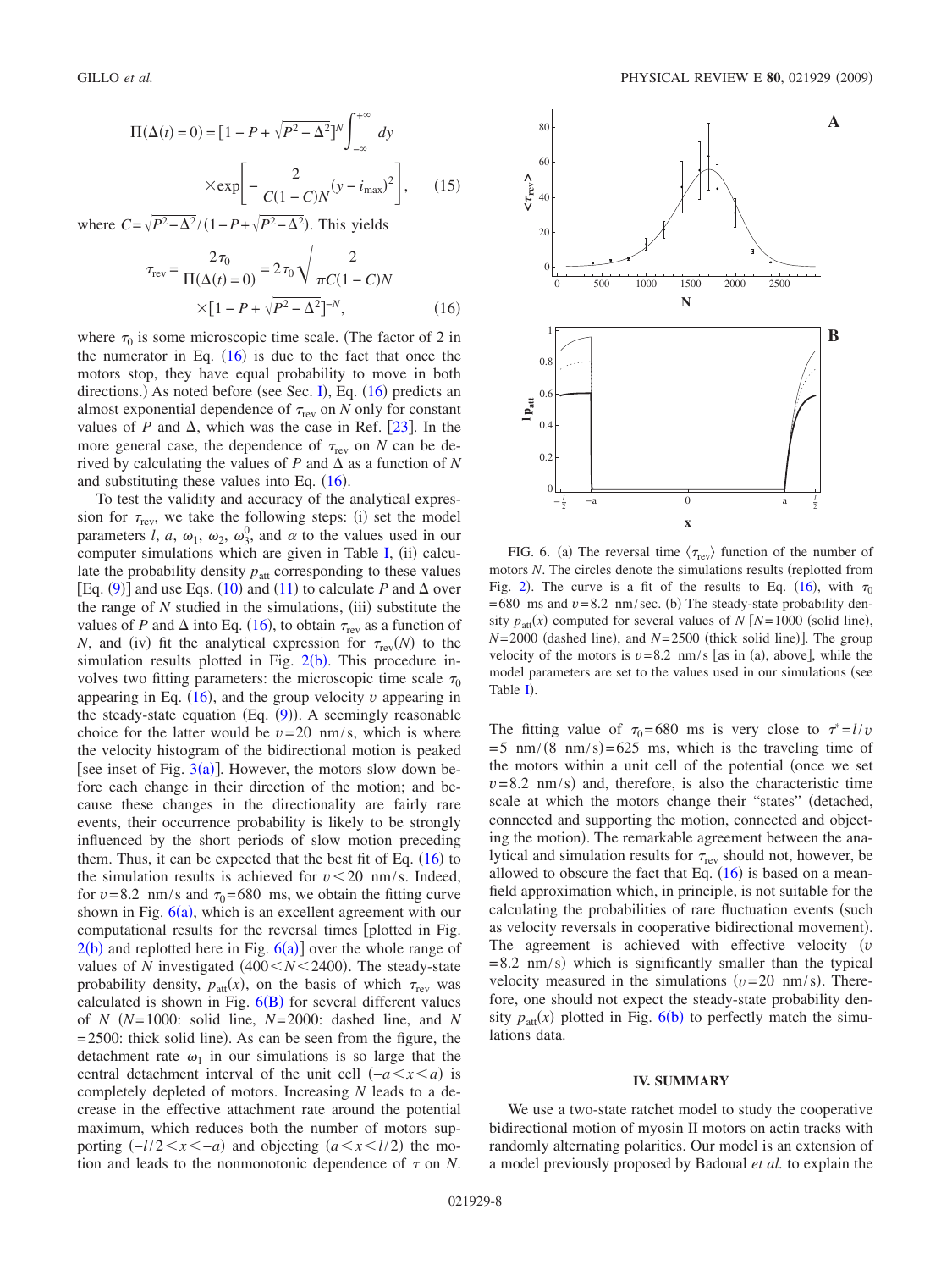macroscopically large reversal times measured in motility assays  $\lceil 23 \rceil$  $\lceil 23 \rceil$  $\lceil 23 \rceil$ . These time scales of velocity reversals are orders of magnitude longer than the microscopic typical stepping times of individual motors and can be understood as a result of collective effects in many-motor systems. The ratchet model that we use assumes that the motors are coupled mechanically but act independently, i.e., their binding to and unbinding from the cytoskeletal track are statistically uncorrelated. These assumptions lead to a predicted exponential increase of  $\tau_{\text{rev}}$  with *N*, the number of motors. Motivated by recent experiments which exhibit no such dependence of  $\tau_{\text{rev}}$ on  $N$  [[9](#page-8-8)], we introduced a modified version of Badoual's model, which accounts for an additional cooperative effect of the molecular motors and which eliminates the exponential increase of  $\tau_{rev}$  with *N*. This additional collective effect arises from the forces that the motors jointly exert on the actin and the associated elastic energy which (within a meanfield approximation) scales as  $E/K_B T \sim NN_C$  (where  $N_C < N$ is the number of attached motors). This scaling relationship implies that the typical energy released when a motor is detaching from the track increases linearly with *N* and, therefore, the detachment rate in many-motor systems should be larger than the detachment rate of individual motors. We show, both computationally and analytically, that when this effect is taken into account and the detachment rate is properly redefined, the characteristic reversal time does not diverge for large *N*. Instead,  $\tau_{\text{rev}}$  exhibits a much weaker dependence on *N* and reaches a maximum at intermediate values of *N*.

While our model definitely improves the agreement with the experimental results (compared to the original model), further improvement is needed in order to eliminate the non-

- <span id="page-8-0"></span>[1] R. Vale, Cell **112**, 467 (2003).
- <span id="page-8-1"></span>2 M. A. Geeves and K. C. Holmes, Annu. Rev. Biochem. **68**, 687 (1999).
- <span id="page-8-2"></span>3 B. Feierbach and F. Chang, Curr. Opin. Microbiol. **4**, 713  $(2001).$
- <span id="page-8-3"></span>[4] K. E. Machin and J. W. S. Pringle, Proc. R. Soc. London, Ser. B 151, 204 (1959).
- <span id="page-8-4"></span>[5] S. Camalet and F. Jülicher, New J. Phys. 2, 24 (2000).
- <span id="page-8-5"></span>[6] C. J. Brokaw, Proc. Natl. Acad. Sci. U.S.A. 72, 3102 (1975).
- <span id="page-8-6"></span>[7] G. Koster, M. VanDuijn, B. Hofs, and M. Dogterom, Proc. Natl. Acad. Sci. U.S.A. 100, 15583 (2003).
- <span id="page-8-7"></span>8 C. Leduc, O. Campás, K. B. Zeldovic, A. Roux, P. Jolimaitre, L. Bourel-Bonnet, B. Goud, J.-F. Joanny, P. Bassereau, and J. Prost, Proc. Natl. Acad. Sci. U.S.A. 101, 17096 (2004).
- <span id="page-8-8"></span>[9] B. Gilboa, D. Gillo, O. Farago, and A. Bernheim-Groswasser, Soft Matter 5, 2223 (2009).
- <span id="page-8-9"></span>[10] S. A. Endow and H. Higuchi, Nature (London) 406, 913  $(2000).$
- <span id="page-8-10"></span>11 L. Tao, A. Mogliner, G. Civelekoglu-Scholey, R. Wollman, J. Evans, H. Stahlberg, and J. M. Scholey, Curr. Biol. **16**, 2293  $(2006).$
- <span id="page-8-11"></span>12 D. Riveline, A. Ott, F. Jülicher, D. A. Winklemann, O. Cardoso, J. J. Lacapère, S. Magnúsdóttir, J. L. Viovy, L. Gorre-

monotonic dependence of  $\tau_{\text{rev}}$  on *N*. One step in this direction may be to consider other forms of the off rate  $\omega_3$  which are based on more accurate evaluations of the actin elastic energy. In the present work, our analysis is based on a meanfield approximation which makes the calculation tractable by assuming that the detachment rate depends only on *N* (the total number of motors), but not on the instantaneous number of attached motors and their locations along the cytoskeletal track. A full statistical mechanical treatment is feasible only for small systems, which we plan to report in a future publication. As a final remark here we note that the mean-field approximation probably leads to overestimation of the effect of the "track-mediated" elastic interactions on the reversal times (which may explain the decrease in  $\tau_{\text{rev}}$  for large *N*). In a non mean-field calculation the motors which release higher energy will detach at higher rates, and the detachment of these "energetic" motors will lead to the release of much of the elastic energy stored in the actin track. By contrast, in the mean-field approximation the contribution of all the connected motors to the energy is the same. Therefore, within the mean-field approximation, a larger number of motors must be disconnected at a higher frequency, which increases the "stochastic noise" in the system that reduced  $\tau_{\text{rev}}$ .

### **ACKNOWLEDGMENTS**

We thank Haim Diamant and Yariv Kafri for useful discussions. A.B.G wishes to thank the Joseph and May Winston Foundation Career Development Chair in Chemical Engineering, the Israel Cancer Association Grant No. 20070020B), and the Israel Science Foundation (Grant No. 551/04).

Talini, and J. Prost, Eur. Biophys. J. 27, 403 (1998).

- <span id="page-8-12"></span>[13] S. P. Gross, M. Carolina Tuma, S. W. Deacon, A. S. Serpinskaya, A. R. Reilein, and V. L. Gelfand, J. Cell Biol. **156**, 855  $(2002).$
- <span id="page-8-13"></span>[14] D. Chowdhury, Phys. Scr., T **106**, 13 (2003).
- 15 A. Parmeggiani, T. Franosch, and E. Frey, Phys. Rev. Lett. **90**, 086601 (2003).
- <span id="page-8-15"></span>[16] O. Campás, Y. Kafri, K. B. Zeldovich, J. Casademunt, and J.-F. Joanny, Phys. Rev. Lett. 97, 038101 (2006).
- [17] S. Muhuri and I. Pagonabarraga, EPL 84, 58009 (2008).
- 18 D. Chowdhury, A. Garai, and J. S. Wang, Phys. Rev. E **77**, 050902(R) (2008).
- 19 D. G. Lichtenthaler and C. Goldman, e-print arXiv:0803.2732.
- <span id="page-8-14"></span>[20] M. Ebbinghaus, L. Santen, e-print arXiv:0901.0183.
- <span id="page-8-16"></span>[21] F. Jülicher and J. Prost, Phys. Rev. Lett. **75**, 2618 (1995).
- [22] F. Jülicher and J. Prost, Phys. Rev. Lett. **78**, 4510 (1997).
- <span id="page-8-19"></span>23 M. Badoual, F. Jülicher, and J. Prost, Proc. Natl. Acad. Sci. U.S.A. 99, 6696 (2002).
- <span id="page-8-17"></span>[24] R. M. da Silva, C. C. de Souza Silva, and S. Coutinho, Phys. Rev. E 78, 061131 (2008).
- <span id="page-8-18"></span>[25] S. Klumpp and R. Lipowsky, Proc. Natl. Acad. Sci. U.S.A. 102, 17284 (2005).
- [26] M. J. I. Müller, S. Klumpp, and R. Lipowsky, Proc. Natl.